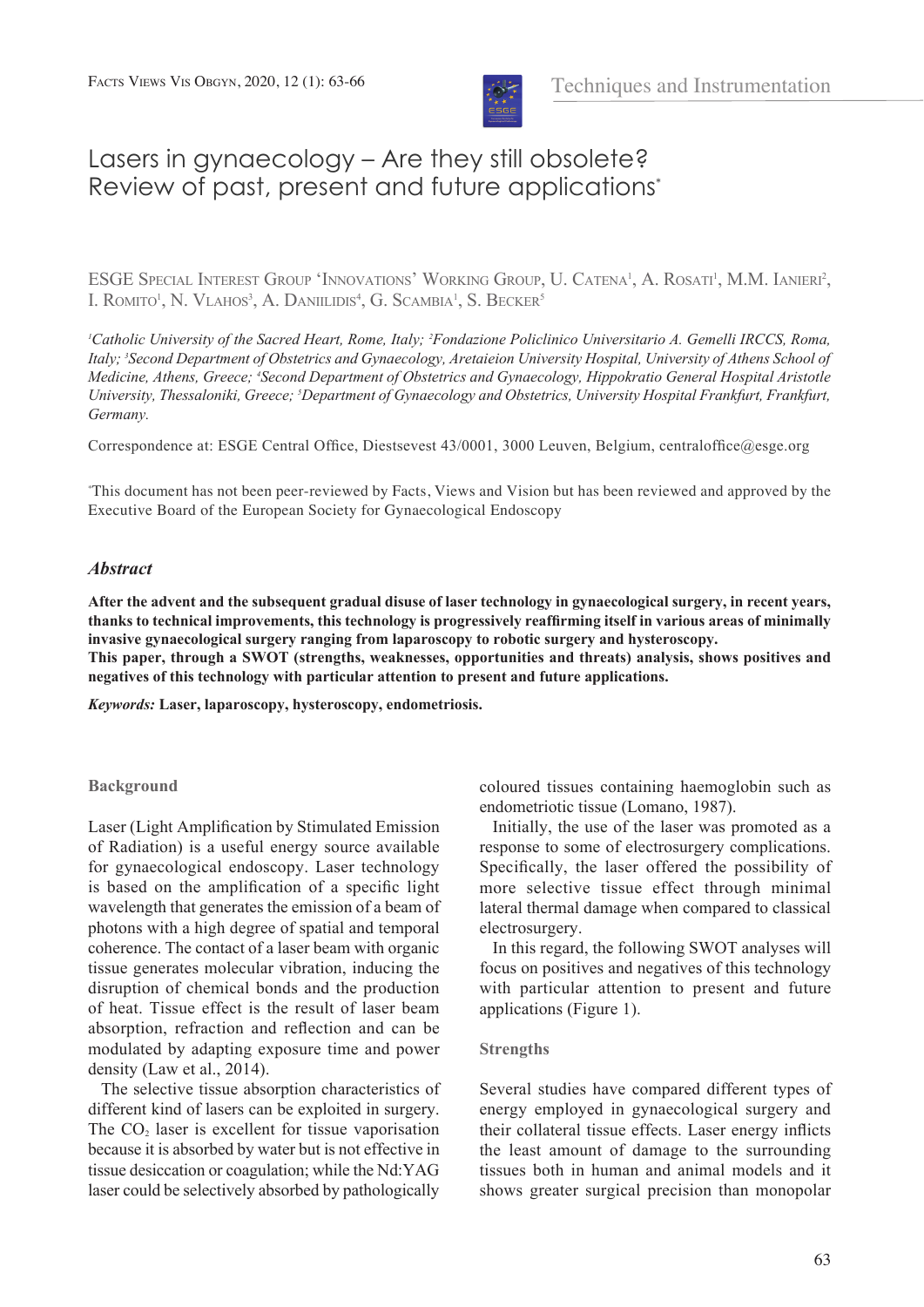

*Figure 1:* SWOT Analysis on lasers in gynaecology. DIE: Deeply infiltaring endometriosis.

electrosurgery, both in terms of cut and coagulation modes.

Bailey et al. (2014) have shown, in animal models, how monopolar energy causes a greater collateral thermal damage on the myometrium than the flexible  $CO<sub>2</sub>$  laser fibre. This lateral thermal damage increases in a linear way with monopolar power settings. Conversely increasing the power setting of the laser (in the range from 5 to 15 W) affects only the depth of incision and dissection capacity without increasing collateral thermal damage.

Also in a microscopic comparison of the shape of the incision, the Nd:YAG laser produced the smoothest lesions with well-defined margins compared to the monopolar energy that was more often associated with irregular and fissured margins (Schurr et al., 1994).

Concerning endometriotic cyst management, laparoscopic endometrioma excision was considered the gold standard of care being more effective than drainage or vaporisation in terms of pelvic pain control (Saito et al., 2014), recurrence and pregnancy rate. The pregnancy rate increases after laparoscopic cystectomy, varying from 30% to 67%, with an average of approximately 50% (Vercellini et al., 2009).

In a randomised trial of 90 women comparing ovarian cystectomy and  $CO<sub>2</sub>$  laser vaporisation of the internal wall of the endometrioma, Carmona et al. (2011) found that the laser group was affected by an earlier time of recurrence (7.5 vs 18.1 months, P < 0.003) and a significantly higher rate of recurrence at 12 months' follow-up (11% vs  $31\%$ , P = 0.04).

Conversely, the absence of a clear cleavage plan during stripping determines an involuntary removal of healthy ovarian cortex that is proportional to the size of the cyst itself (Saito et al., 2018).

Several studies show how adverse changes in ovarian vascularisation after stripping (Li et al., 2009; Suksompong et al., 2012) inducing ischemic vascular damage to the residual ovary, can be a consequence of the attempt to reach an accurate haemostasis via bipolar coagulation or through the application of haemostatic stitches on the ovary (La Torre et al., 1998). It has been widely accepted that only the internal lining of the cyst wall should be destroyed with a depth of ablation not exceeding 1.0–1.5 mm, due to endometriotic cells being localised only on the surface of the cyst capsule (Saridogan et al., 2017).

Taking this perspective makes the use of laser ablation of endometriotic cysts interesting:  $CO<sub>2</sub>$ laser ablation was demonstrated to be effective in the treatment of endometriomas in three different settings: the "three stages technique", the "stripping and ablation combined technique" and the "pure ablative technique". Tsolakidis et al. (2010) and Pados et al. (2010) performed a randomised controlled trial comparing the stripping technique with the so-called "three-stage technique". This last procedure consists of: 1) Laparoscopic fenestration and drainage of the endometriotic cyst; 2) Gonadotrophin-releasing hormone agonist (GnRHa) therapy for 3 months 3) second laparoscopy in which  $CO<sub>2</sub>$  laser ablation of the cyst wall is performed. They concluded that ovarian vascularisation and volumes were comparable between the two laparoscopic techniques, but the follicular reserve, determined by AFC (antral follicle count) at six months, was significantly higher in patients subjected to the "three-step procedure" compared to the other group. Furthermore, although the ovarian reserve did not improve in either group, the AMH level is less diminished after the three-step procedure compared with cystectomy.

Donnez et al. (2010) and Nappi et al. (2016) proposed a combined technique, stripping most of the cyst wall and vaporising the remaining 10–20% of endometrioma wall close to the hilum, using the  $CO<sub>2</sub>$  laser or DWLS (new diode laser). Donnez et al. (2010) found a pregnancy rate of 41% at 8.3 months and a recurrence rate of only 2%.

Recently, Munrós et al. (2019) confirmed how ablative techniques, such as  $CO<sub>2</sub>$  laser vaporisation, are better in preserving ovarian reserve compared to laparoscopic stripping by reducing the accidental removal of healthy tissue with a subsequent lower post-surgical inflammatory and procoagulant state whose marker is the curve of microparticles. The increase in the microparticles level is observed only after stripping but not after laser vaporisation, highlighting how this procedure determines a minimal inflammatory response that doesn't negatively affect the ovarian reserve in terms of AMH and AFC at six months after surgery.

Finally, laser vaporisation shows similar pregnancy rates to cystectomy at long- term follow-up (1 and 5 years): this data has been confirmed by a recent meta-analysis (Dan et al., 2013).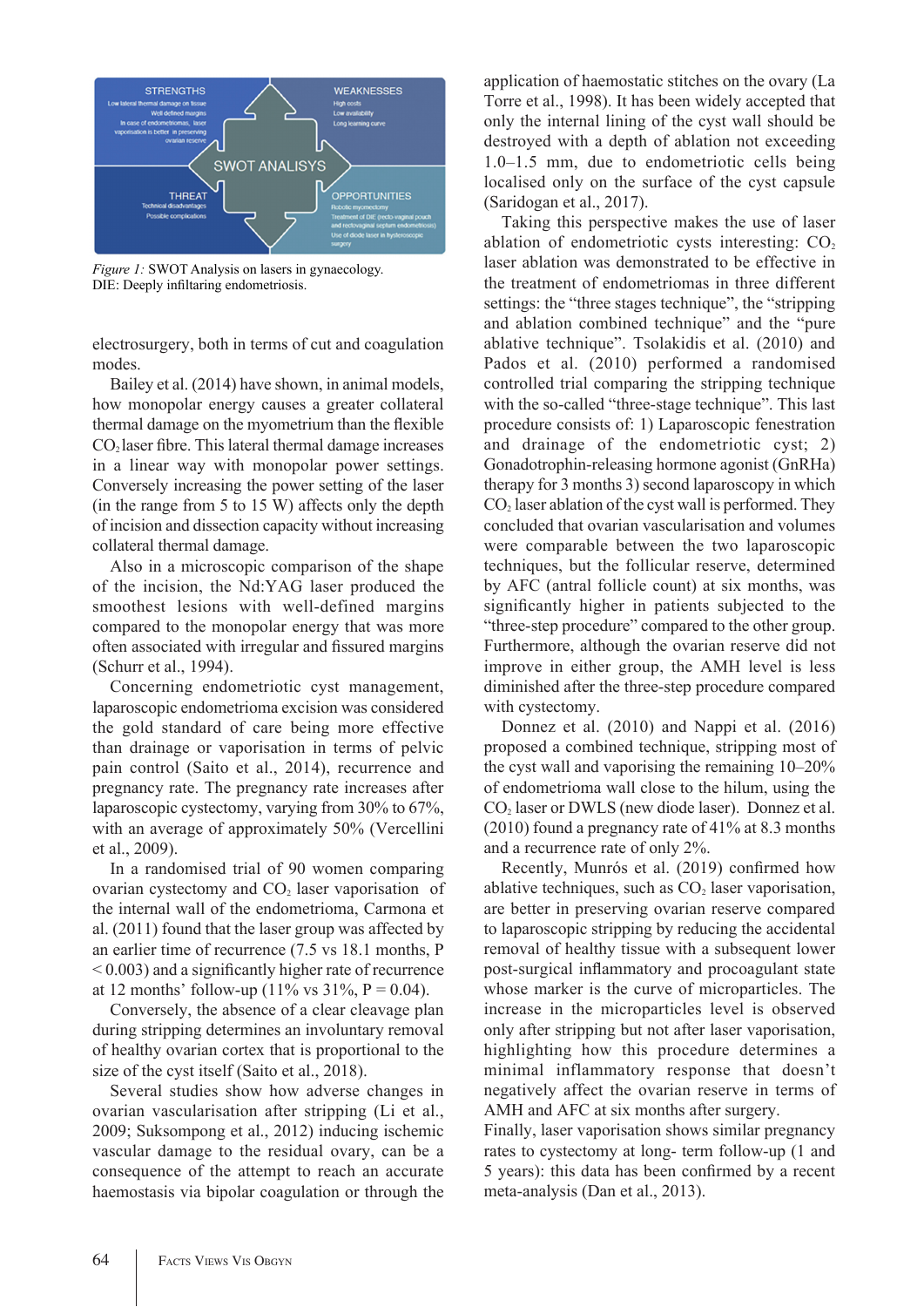### **Weaknesses**

Lasers were introduced into gynaecological surgery almost forty years ago; the  $CO<sub>2</sub>$  laser was the first one developed by Patel and his colleagues in 1964 (Bell Laboratories in California) (Sutton et al., 2013).

Laser utilisation experienced the acme in the 1980's and its use was clinically validated in 1994 with a randomised, double-blind controlled trial for the treatment of pelvic pain associated with endometriosis (Sutton et al., 1994). This period was followed by a progressive decline due to the advent of laparoscopy. In the laparoscopic setting, lasers become a less useful and unwieldy tool due to the limitations in terms of manoeuvrability imposed by the traditional line-of-sight systems that displayed a great difficulty in obtaining sufficient anatomical exposure. Engineering advancements, associated with lower costs, facilitated the reaffirmation of the electrosurgery in laparoscopy and has relegated the laser to limited utilisation in specialised centers (Choussein et al., 2015).

In the recent years, the use of the laser in gynaecological laparoscopy was limited by high cost, low availability and long learning curves (Law et al., 2014).

# **Opportunities**

In recent years, technological advances and technical improvements are increasing the number of procedures in minimally invasive gynaecology that can exploit laser technology again. Robotic myomectomy, thanks to the advent of a flexible, fully articulated  $CO<sub>2</sub>$  laser delivery system is demonstrated to be feasible and safer than other alternatives such as electrosurgery or ultrasonic scalpel (Sutton et al., 1994).

Lasers delivered by flexible fibres assure both higher incising efficiency and superior woundhealing effects on the uterus than monopolar electrosurgery (Choussein et al., 2015), leading to better obstetrical outcomes in terms of the risk of uterine rupture during pregnancy (Parker et al., 2010).

The higher costs of fully articulated  $CO<sub>2</sub>$  laser delivery systems find their potential justification in the reduction of direct and indirect costs by lowering complication rates and shortening hospital stay.

The  $CO<sub>2</sub>$  laser could also be used to treat women affected by deep infiltrating endometriosis (DIE) in different settings. Meuleman et al. (2011) demonstrated the achievement of low complication rates and a good clinical outcome within 2 years of surgery in a subgroup of women with DIE and colorectal wall invasion treated by a multidisciplinary laparoscopic surgery including

CO<sub>2</sub> laser and consisting of radical endometriosis excision with segmental bowel resection and reanastomosis. Kristensen et al. (2007) confirmed that the laser could be effectively used to treat patients with recto-vaginal pouch and rectovaginal septum endometriosis, with a significant statistical difference between preoperative and postoperative pain scores and quality of life.

Over the years, the laser has also been used in other fields, such as in hysteroscopic surgery. In this field, different kinds of lasers have been used; the Nd-Yag laser, KTP or the Argon laser. The diode laser represents the most significant novelty and is able to produce two wavelengths between 980 and 1470 nm. These wavelengths allow simultaneous cutting and coagulation generating haemostasis significantly higher than the  $CO<sub>2</sub>$  laser. In a pilot study of 18 patients, Nappi et al. (2016) used the diode laser for hysteroscopic metroplasty, demonstrating how the procedure was safe, feasible, potentially preventing the formation of intrauterine adhesions and reducing the risk of recurrences. The same group also demonstrated the safety and effectiveness of the diode-laser hysteroscopic endometrial polypectomy in a prospective study on 300 women (Nappi et al., 2017). A randomised clinical trial has demonstrated how polypectomy with the diode laser resulted in fewer relapses and a higher procedure satisfaction rate compared to the bipolar energy system (Lara-Domínguez et al., 2016). Other recent studies also proposed office hysteroscopic laser enucleation of submucous myomas with good results (Haimovich et al., 2015).

# **Threats**

The laser showed several technical disadvantages; it can only be used with a rigid lens system, it can be reflected by surgical instruments leading to injury of nontargeted tissues, it also hides the risk of igniting flammable materials or causing eye damage and, particularly with the  $CO<sub>2</sub>$  laser, it is difficult to use in presence of a haemorrhagic field because it is absorbed by water and other fluids (Bailey et al., 2014).

# **Concluding Remarks**

The laser in gynaecology is indicated for a growing range of minimally invasive surgery procedures. It appears that laparoscopic laser vaporisation is a good option for the treatment of ovarian endometriomas as it reduces the damage to ovarian tissue compared to laparoscopic stripping (Munrós et al., 2019). Moreover, it can be useful in the treatment of DIE in patients with recto-vaginal pouch and rectovaginal septum endometriosis (Kristensen et al., 2007).